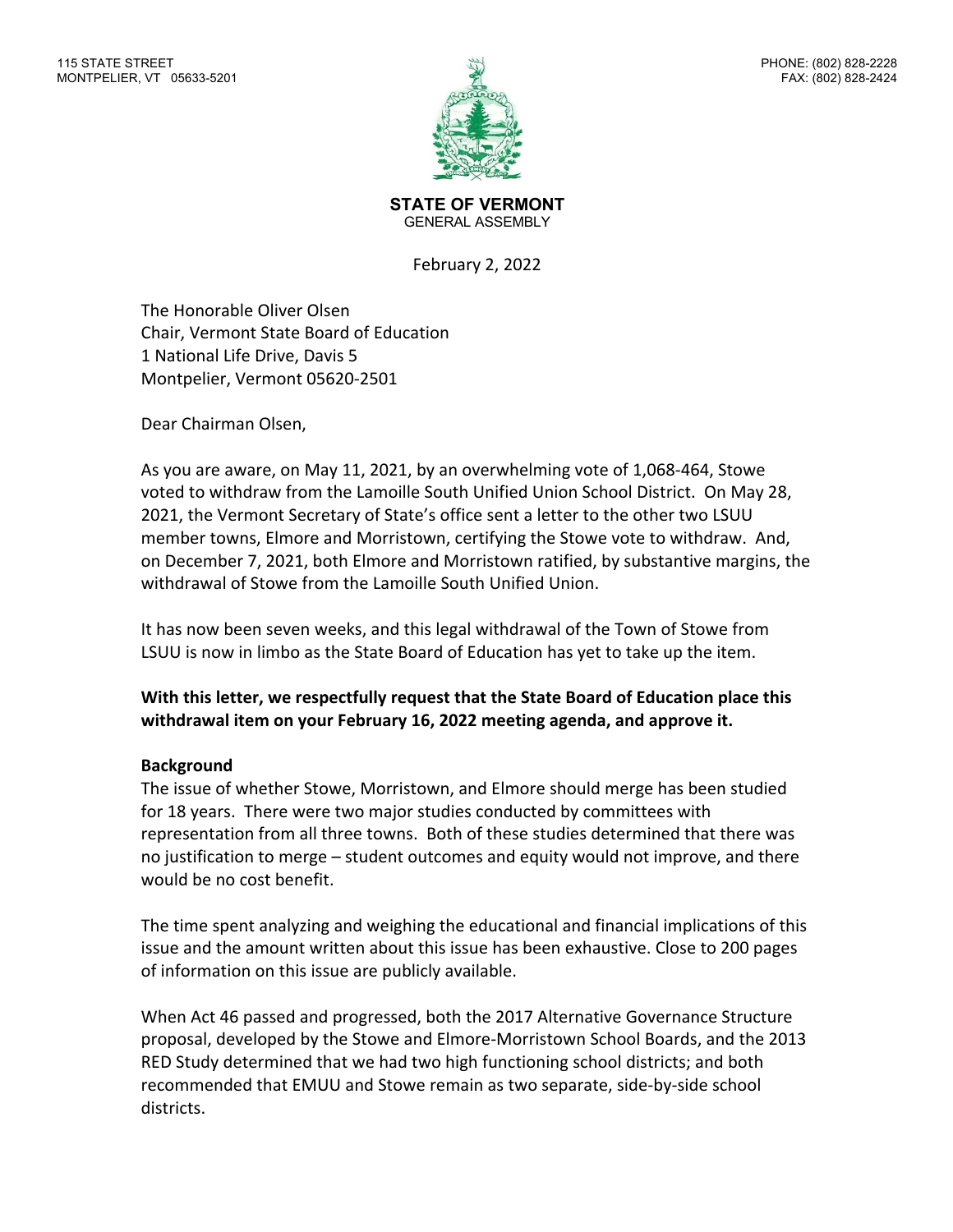The 2017 Alternative Governance Structure proposal was supported by the entire Lamoille County legislative delegation at the time and every School Board Director of the Stowe and EMUU School Boards.

It was also supported by the State Agency of Education when they recommended that the Alternative Governance Structure be approved by the State Board of Education as part of the State Plan.

Ultimately, though, in a split decision, the State Board of Education voted, by one vote, to merge the Stowe and Elmore-Morristown School Districts.

Stowe and Elmore-Morristown sued the State challenging the merger, but lost in court.

So, on July 1, 2019, the Stowe School District and the Elmore-Morristown School District merged into the Lamoille South Unified Union School District.

Then, with a petition filed with the required number of signatures, and with the legal right to do so, on May 11, 2021, the voters of the Town of Stowe voted, overwhelmingly (1068-464), to withdraw from the Lamoille South Unified Union.

Following Stowe's vote to withdraw, the other member towns of the LSUU were required to approve our withdrawal in order for it to be ratified. Those votes in Morristown and Elmore occurred on Tuesday, December 7, 2021, and both member towns approved Stowe's withdrawal.

The withdrawal of Stowe from the LSUU is now in front of your Board for approval, but you have not taken it up because, from what we understand, you are unclear of if the vote was legal and, thus, if you have the authority to approve it.

We believe strongly that the answer to both of those questions is an indisputable "yes."

## **Why The Withdrawal is Legal – Vote on Record, Articles of Agreement, Disparate Treatment of Similarly Situated Towns**

As mentioned above, once the Act 46 State Plan was approved (with the LSUU merger included) by the State Board of Education, the communities sued the State challenging the merger, but lost in court.

As that lawsuit made its way through the process, knowing the legal challenge might fail, the communities came together to prepare themselves for a merger.

And, when the legal challenge was defeated, the merged School Board brought the communities together to move forward so that we could merge seamlessly as of July 1, 2019.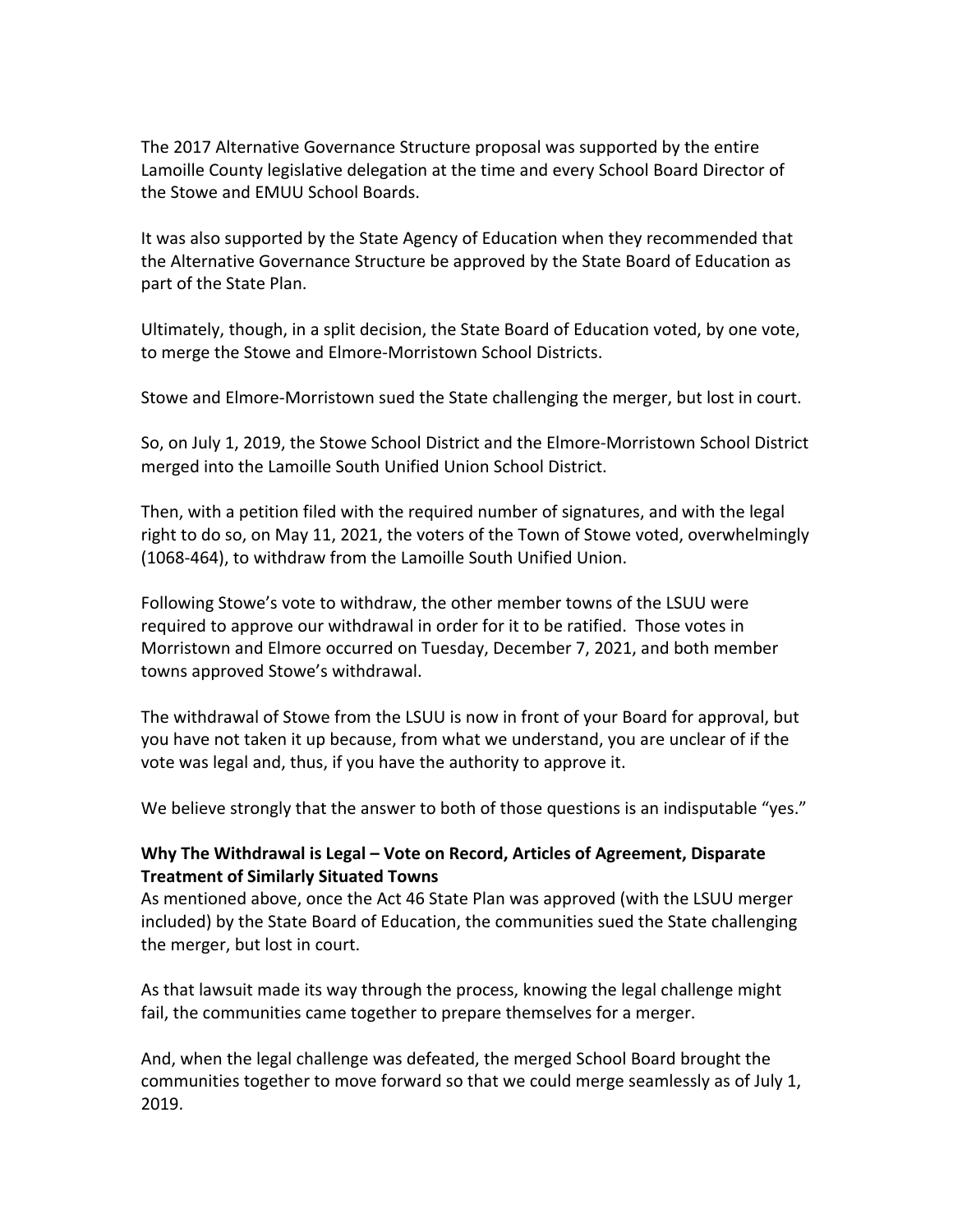An important part of this seamless transition was that on February 26, 2019, the Lamoille South Unified Union Articles of Agreement were approved by the voters of all three communities.

The Agency of Education has claimed we don't have the authority under Act 46 to withdraw from a Unified Union. Specifically, they have claimed we don't have the authority because 16 VSA, Section 724 states that a *"town or city corresponding to a preexisting school district that voted to form a UUSD may vote to withdraw after the first year of operation. In addition to withdrawal of one member, this also can be the first step taken to dissolve a UUSD.* 

The Agency has claimed that our withdrawal is not permitted because we didn't "vote to form" a Unified Union. But, in fact, we did.

- 1) Once we knew the merger was required, the voters of all three communities voted in favor of forming the Unified Union, by voting to approve on February 26, 2019 the Lamoille South Unified Union Articles of Agreement. The merged district would not have been formed, but for the vote to approve the Articles of Agreement.
- 2) Additionally, the Articles of Agreement that were approved by the voters of our communities AND approved by the State Board of Education AND the Agency of Education makes clear the allowance of a withdrawal from the LSUU or a dissolution of it.
	- a. Articles of Agreement Article 14 A ii a (Page 8) *The substance of the following Articles can be amended only by a majority of the voters of the New Union District present and voting at an annual or special meeting of the District warned to address this issue:*

*Article 1, Paragraph (C) (towns of residence for which New Union District is responsible); provided, however, that such amendment must proceed pursuant to 16 V.S.A. § 721 (addition of new member town) or § 724 (withdrawal by member town in year two or after).*

Finally, the Stowe Town Attorney, in a letter to the Stowe Select Board in March 2021, made clear the following:

*"It is our opinion that the use of the language "that voted" in Section 724(a) does not clearly preclude a vote by the voters of Stowe on the question of withdrawal from the Unified Union School District … Lamoille South Unified Union District is subject to the statutory provisions of Title 16 which apply to Union and Unified School Districts and the Articles of Agreement. The Articles of Agreement of the*